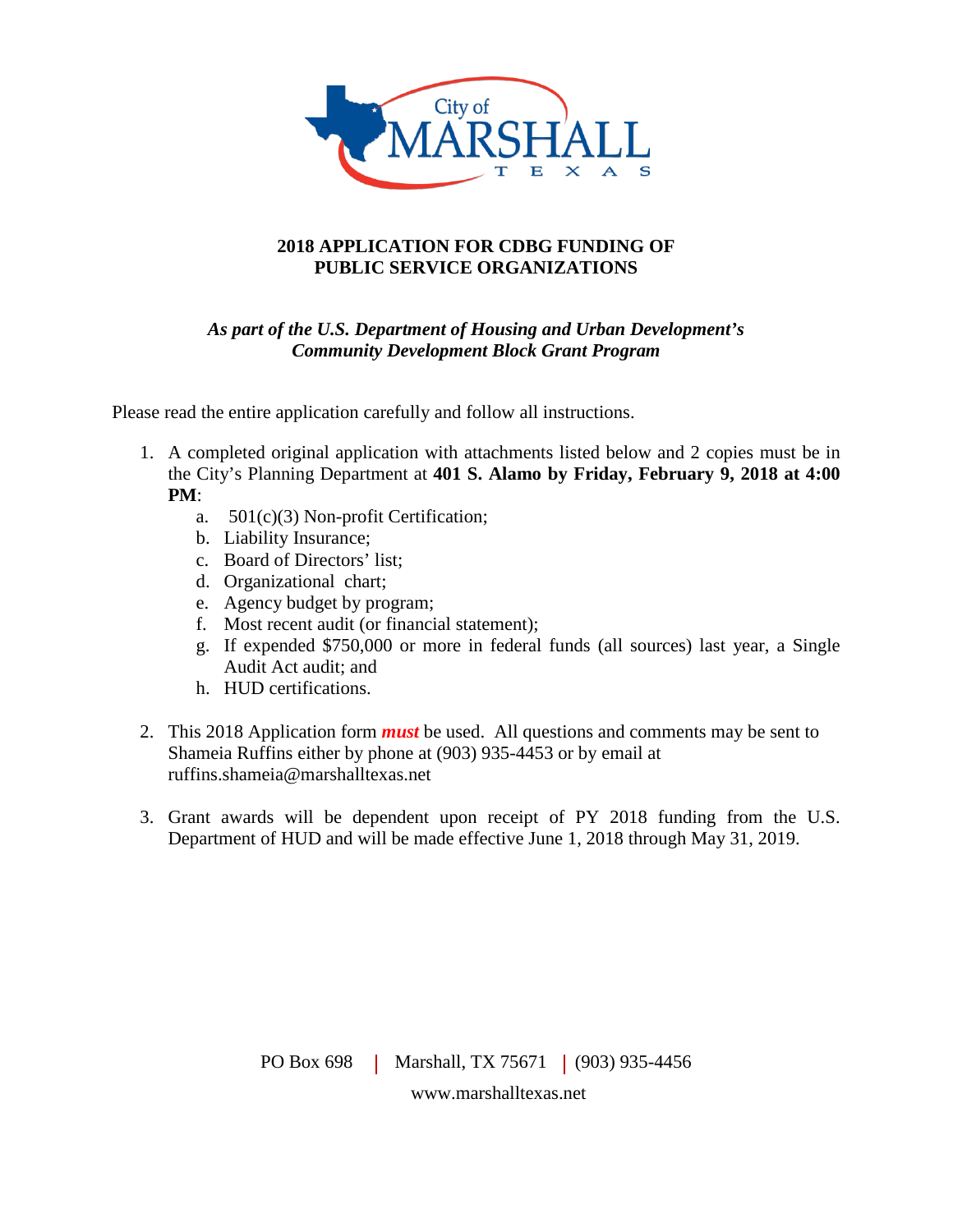### **2018 APPLICATION FOR CDBG FUNDING OF PUBLIC SERVICE ORGANIZATIONS**

*An original with attachments and 2 copies are due in the Planning Department @ City Hall – 401 S. Alamo No Later than 4:00pm, Friday February 9, 2018*

### **Please include the following information:**

### **Checklist of Inclusions (please check all that have been included):**

- This Cover Sheet completed (**Keep this on ONE PAGE**)
- $\Box$  Remaining application form completed (use as many pages as needed)
- $\Box$  501(c)(3) IRS designation letter
- $\Box$  Professional Liability Policy
- $\square$  Board of Directors Name, Address, Business Affiliation, Race/Ethnicity, Term of Office (dates)
- $\Box$  Articles of Incorporation/Bylaws
- $\Box$  Organizational Chart
- $\Box$  Detailed Budget Information (Including all funding sources)
- $\Box$  Most recent Audit or Financial Statement (if federal expenditures are  $> $750,000$ /year, an Audit complying with Single Audit Act OMB Circular A133 is required)
- $\Box$  Signed Certifications (see attached)

# **Name of Organization: \_\_\_\_\_\_\_\_\_\_\_\_\_\_\_\_\_\_\_\_\_\_\_\_\_\_\_\_\_\_\_\_\_\_\_\_\_\_\_\_\_\_\_\_\_\_\_\_\_\_\_\_\_\_\_\_\_**

| <b>Contact Name:</b><br>$-100$ |  |
|--------------------------------|--|
|--------------------------------|--|

**Address: \_\_\_\_\_\_\_\_\_\_\_\_\_\_\_\_\_\_\_\_\_\_\_\_\_\_\_\_\_\_\_\_\_\_\_\_\_\_\_\_\_\_\_\_\_Phone #:\_\_\_\_\_\_\_\_\_\_\_\_\_\_\_\_**

#### **Email address:**  $\blacksquare$

| Name of Activity<br>1.          |  |
|---------------------------------|--|
|                                 |  |
| 2. Physical Address of Activity |  |
| 3. Requested CDBG Funding       |  |
|                                 |  |
| 4. Total Cost of Activity       |  |
|                                 |  |
|                                 |  |

- 5. Identify who will be responsible for planning, implementation, follow-up and reporting. (Provide contact information)
- 6. Identify who will be responsible for record keeping. (Provide contact information)
- 7. Is CDBG the primary source of cash funding for the proposed activity?
	- □ Yes
	- $\square$  No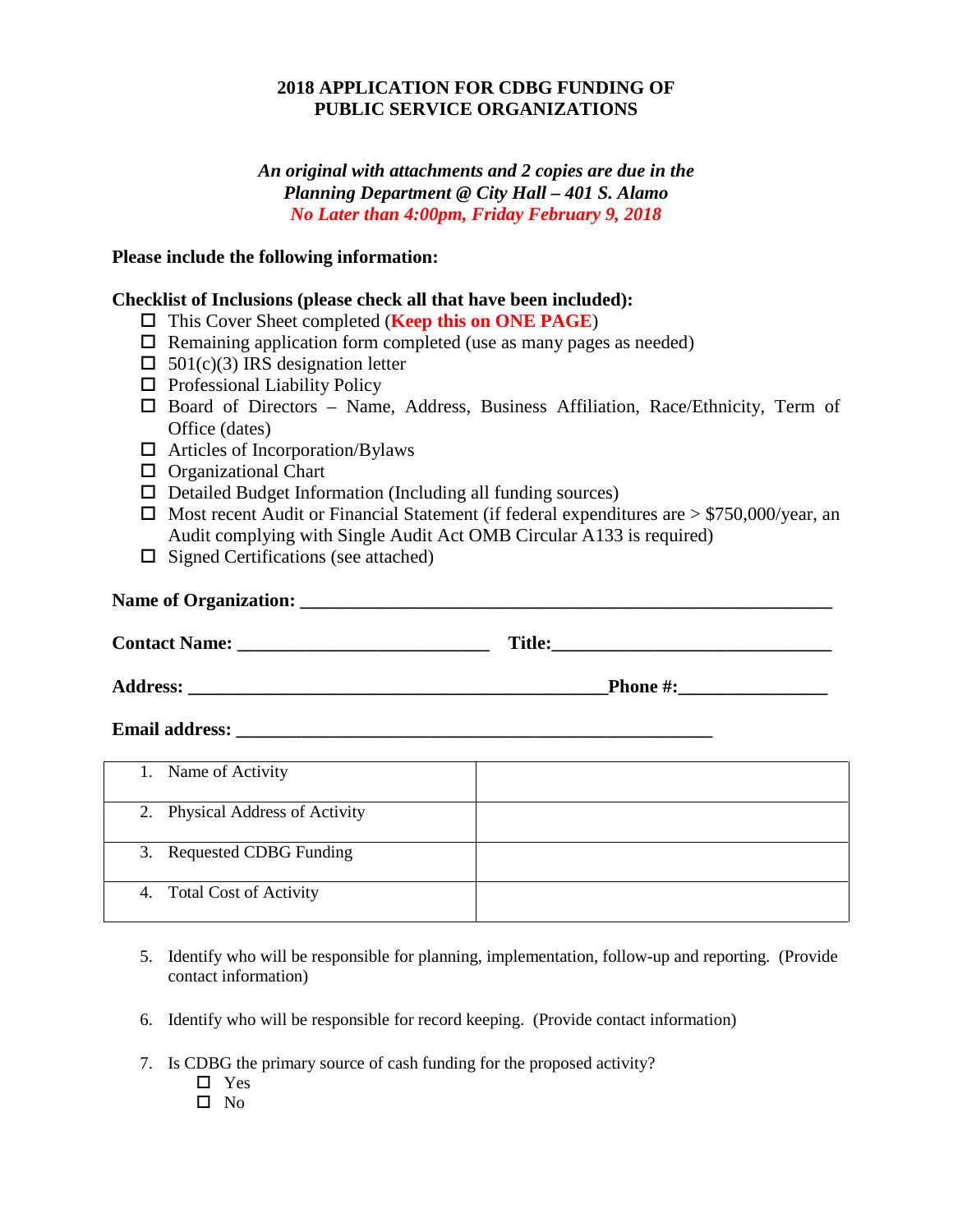Please provide a project summary (Narrative) that addresses the following items:

- $\Box$  Need/Problem to be addressed
- $\Box$  Population/Area served (including estimated numbers of City clients and other measureable outputs)
- $\Box$  Description of work (including who will carry it out and how eligibility requirements will be met)
- $\Box$  Proposed Schedule of Work
- $\Box$  How the organization plans to collect the required demographic information
- $\Box$  How the organization utilizes volunteers and describe any partnerships with other organizations to leverage resources

**Construction and Renovation Note:** Any non-residential construction, rehabilitation, renovation requested in excess of \$2,000 must adhere to labor standards in compliance with the requirements imposed by the Equal Employment Opportunity Act, Davis-Bacon Act and related federal legislation. Additionally, all construction, rehabilitation and renovation projects must pass all applicable environmental reviews.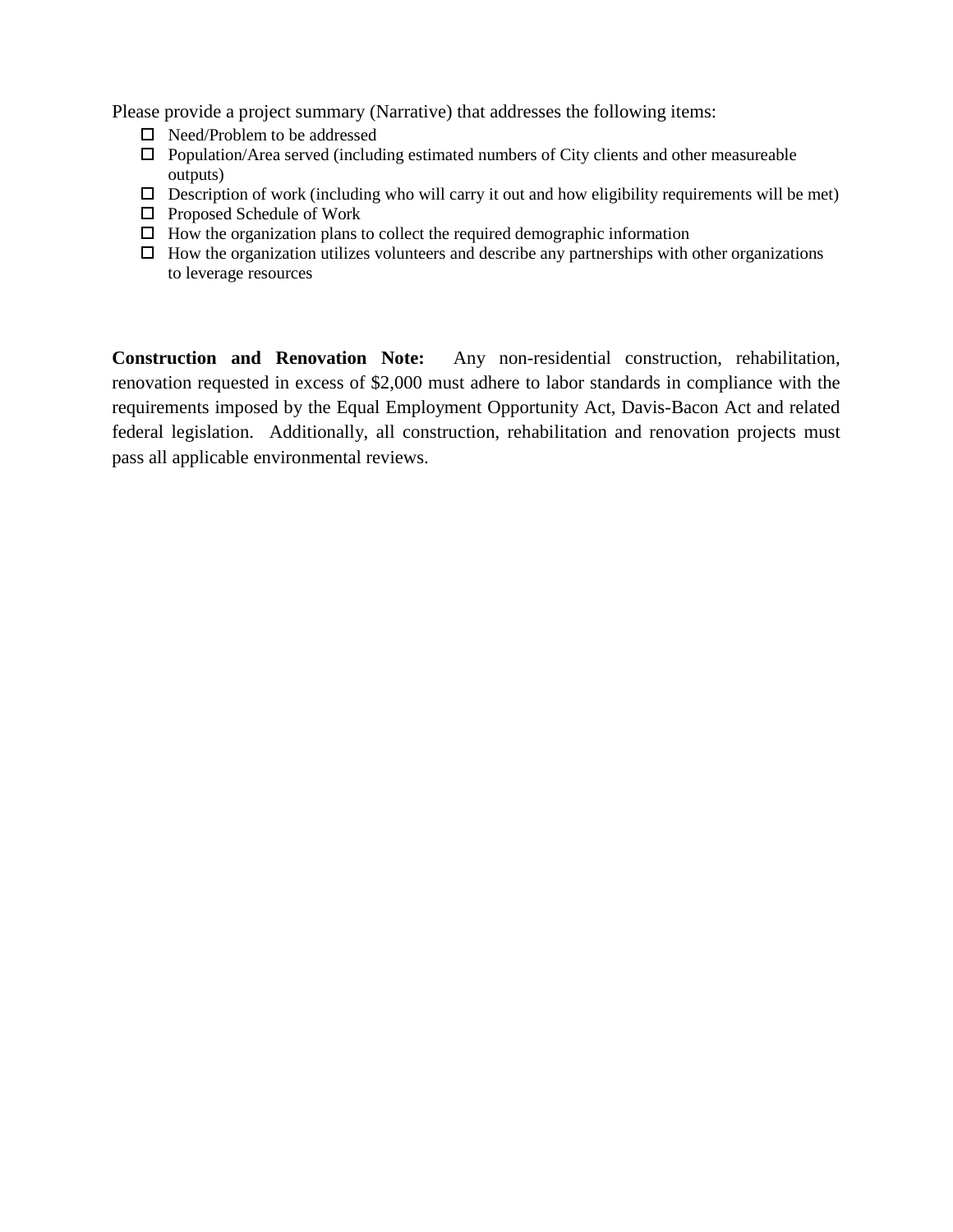### **Agency Acknowledgment**

As the duly appointed chief executive of this agency (Executive Director, Board Chairperson, CEO or other designated responsible individual):

- I am aware that the submission of this application does not guarantee funding by the City of Marshall;
- I have reviewed the content of this application and verify that it is accurate and in keeping with the organization's mission;
- All required documentation, including certifications, have been included in the original application and TWO copies of the basic application (without attachments) have been submitted; and
- Applications received after 4:00 PM on Friday, February 9, 2018 will not be considered.

| Organization:                 |        |  |  |
|-------------------------------|--------|--|--|
| Name of Authorized Executive: | Title: |  |  |
| Signature:                    | Date:  |  |  |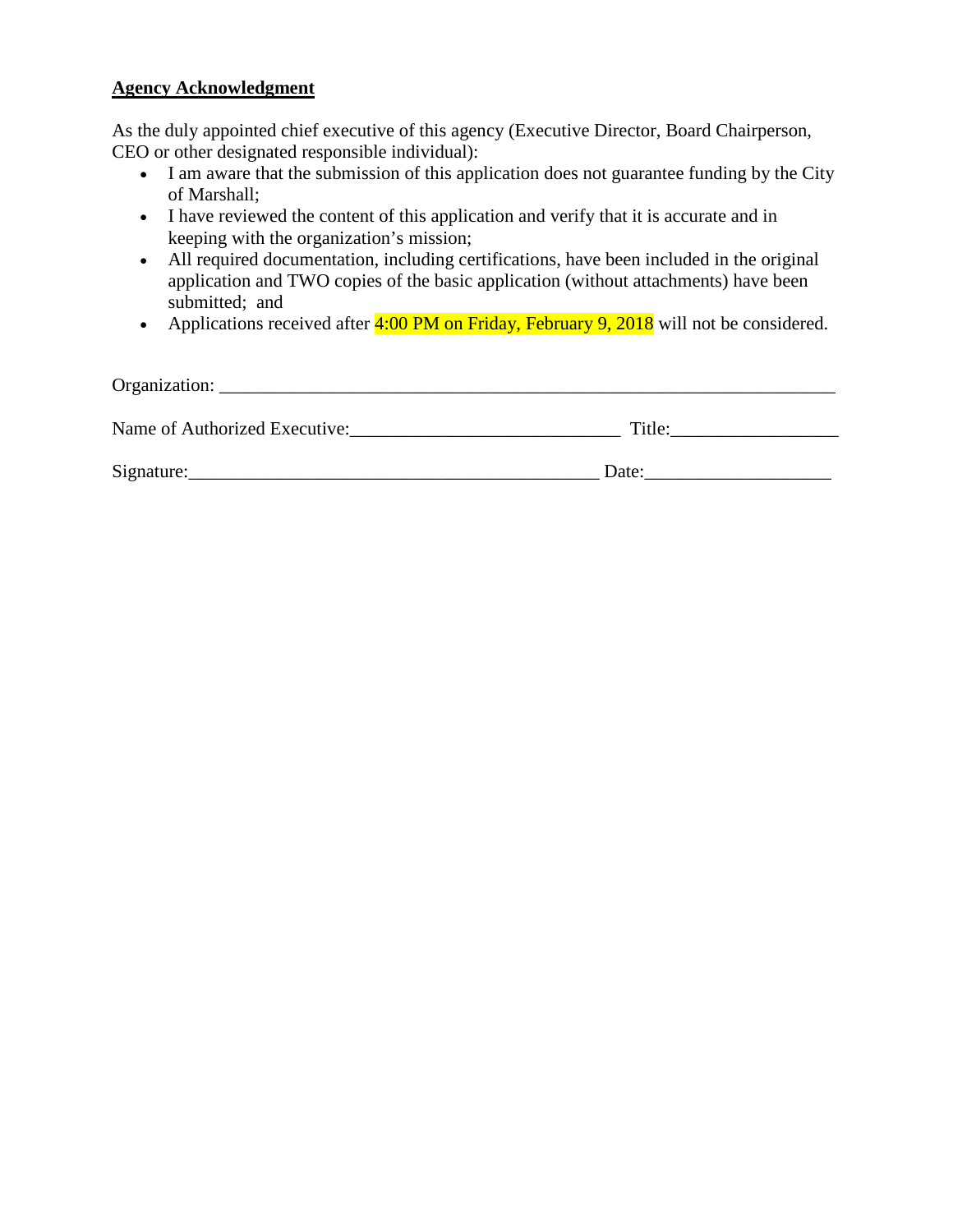## **Project Budget for Marshall Resident Clients (add lines as needed)**

# **Agency: \_\_\_\_\_\_\_\_\_\_\_\_\_\_\_\_\_\_\_\_\_\_\_\_\_\_\_\_\_\_\_\_\_\_\_\_\_\_\_\_\_\_**

### **Project Title: \_\_\_\_\_\_\_\_\_\_\_\_\_\_\_\_\_\_\_\_\_\_\_\_\_\_\_\_\_\_\_\_\_\_\_\_\_\_**

| A - Budget Item<br>Detailed items or staff<br>positions for which<br>funding requested | <b>B</b> – Calculations<br>for CDBG Request<br>Explanation/formula<br>for how CDBG<br>request amount | C - Marshall<br><b>CDBG Request</b><br>Amount of Marshall<br><b>CDBG</b> funds<br>requested | <b>D</b> – Agency Share<br>of Budget for<br><b>Marshall Residents</b><br>Funded from other<br>sources to be | E - Total Cost for<br><b>Marshall Residents</b><br>Sums of Columns C<br>and $D$ – total project<br>cost for Marshall |
|----------------------------------------------------------------------------------------|------------------------------------------------------------------------------------------------------|---------------------------------------------------------------------------------------------|-------------------------------------------------------------------------------------------------------------|----------------------------------------------------------------------------------------------------------------------|
|                                                                                        | derived (ex: salary $=$<br>total salary $x \, \%$<br>applied to Marshall<br>CDBG                     |                                                                                             | applied to Marshall<br>clients                                                                              | clients                                                                                                              |
| <b>PERSONNEL</b>                                                                       |                                                                                                      |                                                                                             |                                                                                                             |                                                                                                                      |
| <b>Salaries</b>                                                                        |                                                                                                      |                                                                                             |                                                                                                             |                                                                                                                      |
|                                                                                        |                                                                                                      |                                                                                             |                                                                                                             |                                                                                                                      |
|                                                                                        |                                                                                                      |                                                                                             |                                                                                                             |                                                                                                                      |
| <b>Total Salaries</b>                                                                  |                                                                                                      |                                                                                             |                                                                                                             |                                                                                                                      |
| <b>Fringe Benefits</b>                                                                 |                                                                                                      |                                                                                             |                                                                                                             |                                                                                                                      |
| <b>PERSONNEL</b>                                                                       |                                                                                                      |                                                                                             |                                                                                                             |                                                                                                                      |
| <b>TOTAL</b>                                                                           |                                                                                                      |                                                                                             |                                                                                                             |                                                                                                                      |
|                                                                                        |                                                                                                      |                                                                                             |                                                                                                             |                                                                                                                      |
| <b>OPERATING</b><br><b>COSTS</b>                                                       |                                                                                                      |                                                                                             |                                                                                                             |                                                                                                                      |
|                                                                                        |                                                                                                      |                                                                                             |                                                                                                             |                                                                                                                      |
|                                                                                        |                                                                                                      |                                                                                             |                                                                                                             |                                                                                                                      |
|                                                                                        |                                                                                                      |                                                                                             |                                                                                                             |                                                                                                                      |
| <b>OPERATING COST</b>                                                                  |                                                                                                      |                                                                                             |                                                                                                             |                                                                                                                      |
| <b>TOTAL</b>                                                                           |                                                                                                      |                                                                                             |                                                                                                             |                                                                                                                      |
|                                                                                        |                                                                                                      |                                                                                             |                                                                                                             |                                                                                                                      |
| <b>DIRECT CLIENT</b><br><b>SERVICES</b>                                                |                                                                                                      |                                                                                             |                                                                                                             |                                                                                                                      |
|                                                                                        |                                                                                                      |                                                                                             |                                                                                                             |                                                                                                                      |
|                                                                                        |                                                                                                      |                                                                                             |                                                                                                             |                                                                                                                      |
|                                                                                        |                                                                                                      |                                                                                             |                                                                                                             |                                                                                                                      |
| <b>DIRECT SERVICES</b><br><b>TOTAL</b>                                                 |                                                                                                      |                                                                                             |                                                                                                             |                                                                                                                      |
| <b>BUDGET TOTAL</b>                                                                    |                                                                                                      |                                                                                             |                                                                                                             |                                                                                                                      |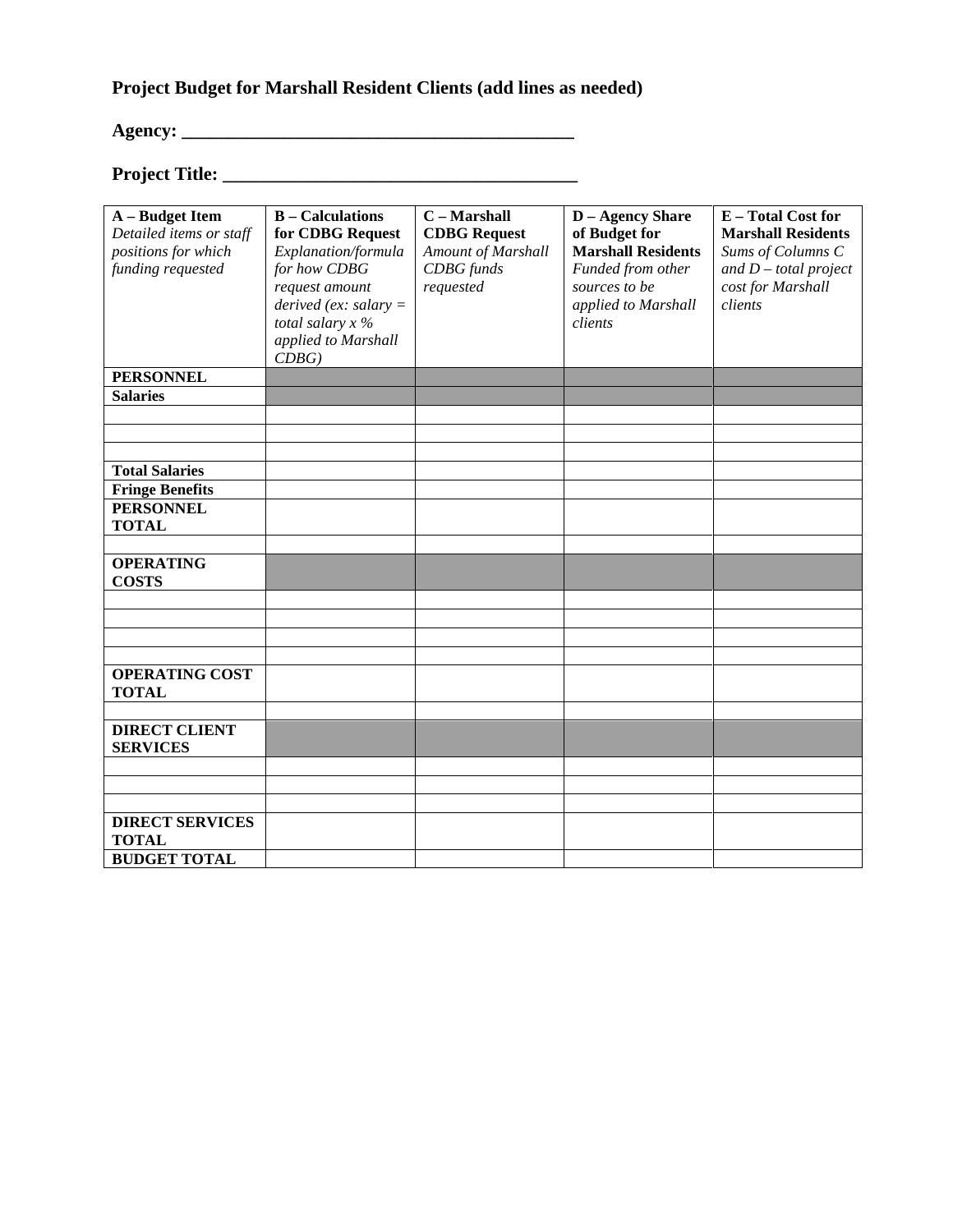### **CITY OF MARSHALL RELIGIOUS/FAITH-BASED ORGANIZATION CERTIFICATION**

In addition to, and not in substitution for, other provisions of this agreement regarding the provision of Community Development Program activities pursuant to the Community Development Block Grant Program, the Contractor:

- 1) Represents that it is, or may be deemed to be, a religious or denominational institution or organization or an organization operated for religious purposes.
- 2) Agrees that, in connection with such community development activities and operational costs:
	- a. It will not discriminate against any persons seeking community development services and/or related services on the basis of religion or religious belief; and
	- b. It will not use CDBG funds to support any inherently religious activities, such as worship, religious instruction, or proselytization.

### **Not a religious organization:**

\_\_\_\_\_\_\_\_\_\_\_\_\_\_\_\_\_\_\_\_\_\_\_\_\_\_\_\_\_\_\_\_\_\_\_\_\_\_\_\_

Signature Date

Printed Name and Title

### **A religious or faith-based organization and agree to follow terms above:**

\_\_\_\_\_\_\_\_\_\_\_\_\_\_\_\_\_\_\_\_\_\_\_\_\_\_\_\_\_\_\_\_\_ \_\_\_\_\_\_\_\_\_\_\_\_\_\_\_\_\_\_\_\_\_

\_\_\_\_\_\_\_\_\_\_\_\_\_\_\_\_\_\_\_\_\_\_\_\_\_\_\_\_\_\_\_\_\_ \_\_\_\_\_\_\_\_\_\_\_\_\_\_\_\_\_\_\_\_\_

Signature Date

\_\_\_\_\_\_\_\_\_\_\_\_\_\_\_\_\_\_\_\_\_\_\_\_\_\_\_\_\_\_\_\_\_\_\_\_\_\_\_\_ Printed Name and Title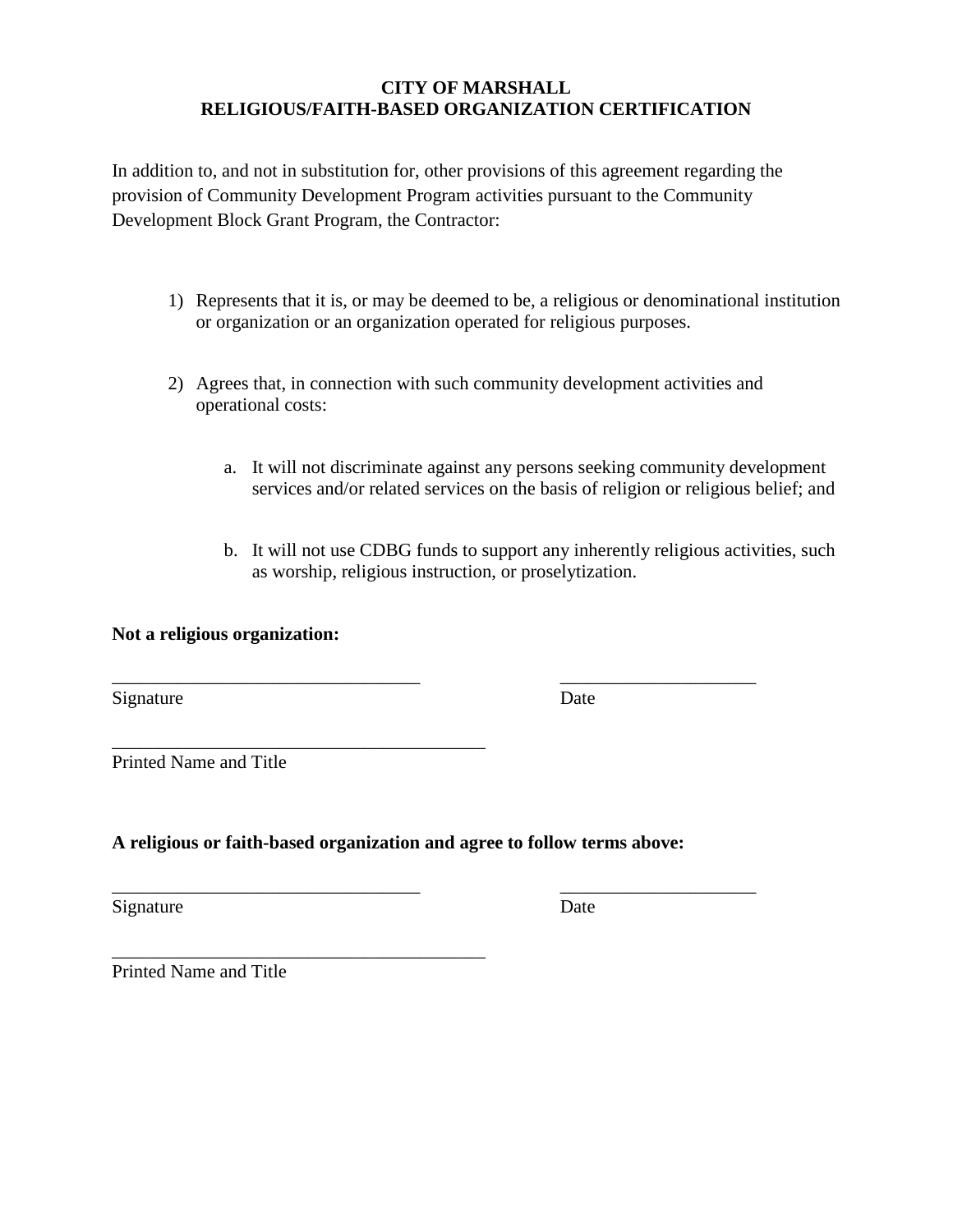### **CITY OF MARSHALL DRUG-FREE WORKPLACE ACT CERTIFICATION**

- 1. Applicant certifies that it shall provide a drug-free workplace by:
	- (a) Publishing a statement notifying employees that unlawfully manufacturing, distributing, dispensing, possessing or using a controlled substance in the workplace is prohibited and specifying the actions that will be taken against employees for violation of such prohibition;
	- (b) Establishing a drug-free awareness program to inform employees about:
		- (1) The dangers of drug abuse in the workplace;
		- (2) The company's policy of maintaining a drug-free workplace;
		- (3) Any drug counseling, rehabilitation, and employee assistance programs that are available; and
		- (4) The penalties that may be imposed upon employees for drug abuse violations occurring in the workplace;
	- (c) Making it a requirement that each employee to be engaged in the performance of the Agreement be given a copy of the statement required by paragraph (a).
	- (d) Notifying the employee in the statement required by paragraph (a) that, as a condition of employment under the Agreement, the employee shall:
		- (1) Abide by the terms of the statement; and
		- (2) Notify the employee's employer of any criminal drug statute conviction for a violation occurring in the workplace no later than five (5) days after such a conviction;
	- (e) Notifying City within ten (10) days after receiving notice under subparagraph (d)(2), from an employee or otherwise receiving actual notice of such conviction;
	- (f) Taking one of the following actions, within thirty (30) days of receiving notice under subparagraph  $(d)(2)$ , with respect to any employee so convicted:
		- (1) Taking appropriate personnel action against such an employee, up to and including termination; or
		- (2) requiring such an employee to participate satisfactorily in a drug abuse assistance or rehabilitation program approved for such purposes by a federal, state or local health, law enforcement, or other appropriate agency;
	- (g) Making a good faith effort to continue to maintain a drug-free workplace through implementation of paragraphs (a), (b), (c), (d), (e), and (f).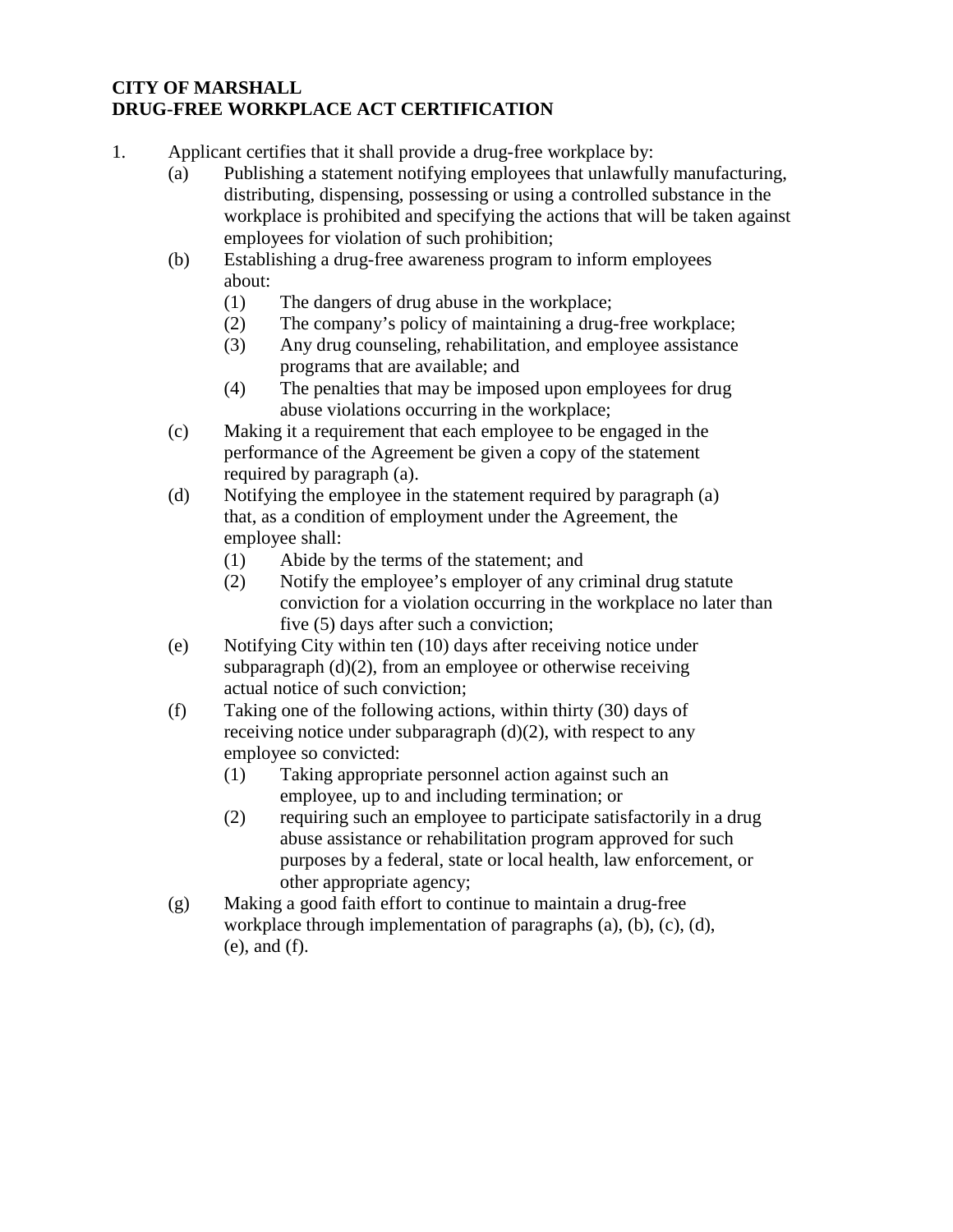2. Applicant's headquarters are located at the following address. The addresses of all other workplaces, if any, shall be provided on an accompanying list.

\_\_\_\_\_\_\_\_\_\_\_\_\_\_\_\_\_\_\_\_\_\_\_\_\_\_\_\_\_\_\_\_\_\_\_\_\_\_\_\_

| <b>Street Address:</b> |  |
|------------------------|--|
|                        |  |

City: \_\_\_\_\_\_\_\_\_\_\_\_\_\_\_\_\_\_ County:\_\_\_\_\_\_\_\_\_\_\_\_\_\_\_\_ State: \_\_\_ Zip Code: \_\_\_\_\_\_\_

SIGNED BY:

 $Signature$ 

\_\_\_\_\_\_\_\_\_\_\_\_\_\_\_\_\_\_\_\_\_\_\_\_\_\_\_\_\_\_\_\_\_\_\_\_\_\_\_\_ \_\_\_\_\_\_\_\_\_\_\_\_\_\_\_\_\_\_\_\_

Printed Name and Title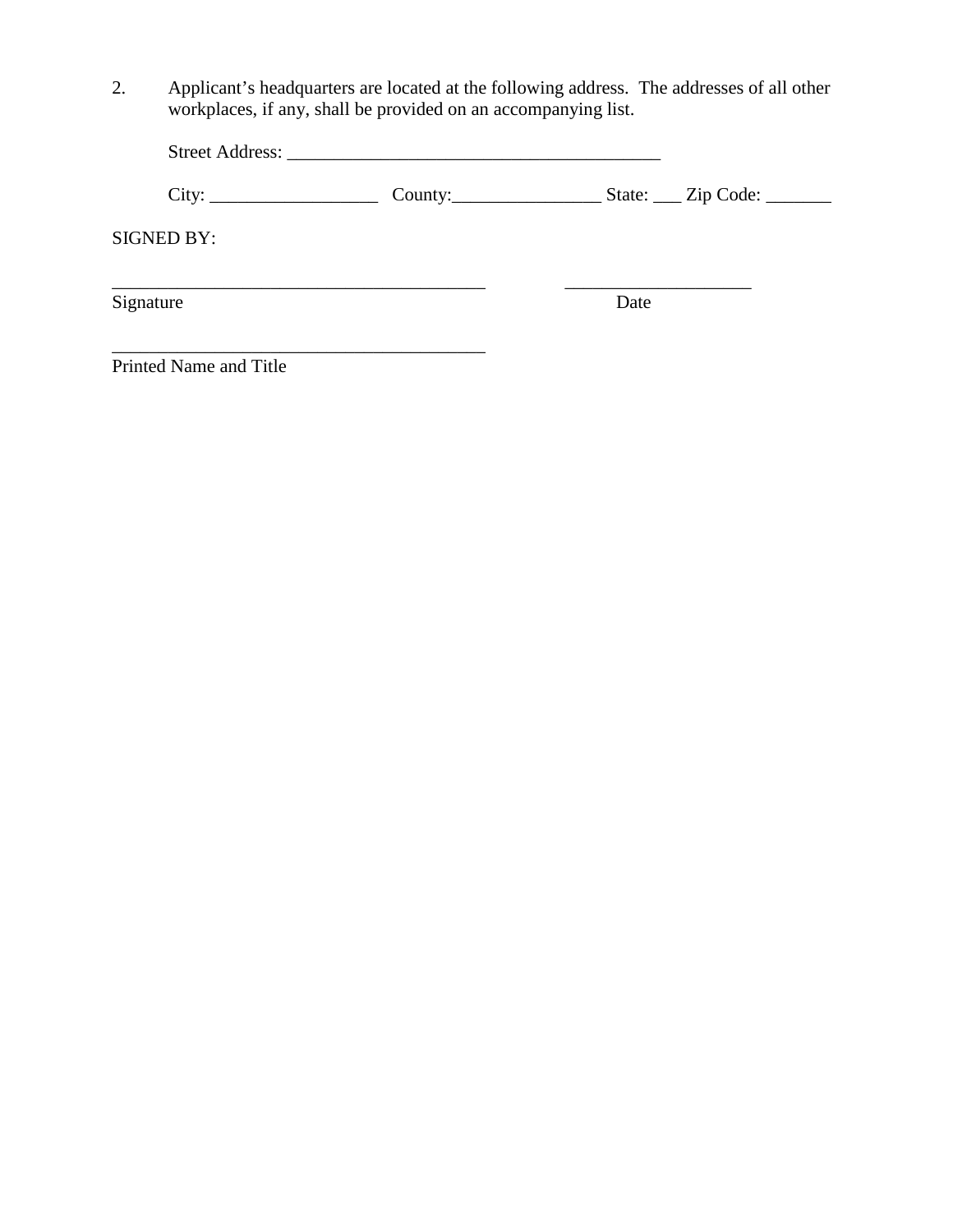### **CITY OF MARSHALL CONFLICT OF INTEREST STATEMENT**

**The conflict of interest provisions will apply to any person who is an employee, agent, consultant, officer, elected or appointed official of the recipient, of any designated public agencies, or sub recipients that are receiving CDBG funds.**

|      |                                                                                                                                                                                                                                                                              | Yes | N <sub>o</sub> |
|------|------------------------------------------------------------------------------------------------------------------------------------------------------------------------------------------------------------------------------------------------------------------------------|-----|----------------|
|      | A. Are you or any staff members a City of Marshall employee?                                                                                                                                                                                                                 |     |                |
|      | B. Are you or any staff members elected officials with the<br>City of Marshall or beneficiaries of the CDBG program,<br>related to anyone employed by the City of Marshall,<br>related to elected officials of Marshall or to someone<br>who benefits from the CDBG program? |     |                |
|      | If yes, please list below.<br>Name<br>Relationship                                                                                                                                                                                                                           |     |                |
|      |                                                                                                                                                                                                                                                                              |     |                |
|      |                                                                                                                                                                                                                                                                              |     |                |
|      |                                                                                                                                                                                                                                                                              |     |                |
|      | C. Does your organization do any other business with<br>Any person or department with the City of Marshall?                                                                                                                                                                  |     |                |
|      | If yes, please list below.                                                                                                                                                                                                                                                   |     |                |
| Name | Department                                                                                                                                                                                                                                                                   |     |                |
|      |                                                                                                                                                                                                                                                                              |     |                |
|      | Date<br>Signature                                                                                                                                                                                                                                                            |     |                |
|      |                                                                                                                                                                                                                                                                              |     |                |

Printed Name and Title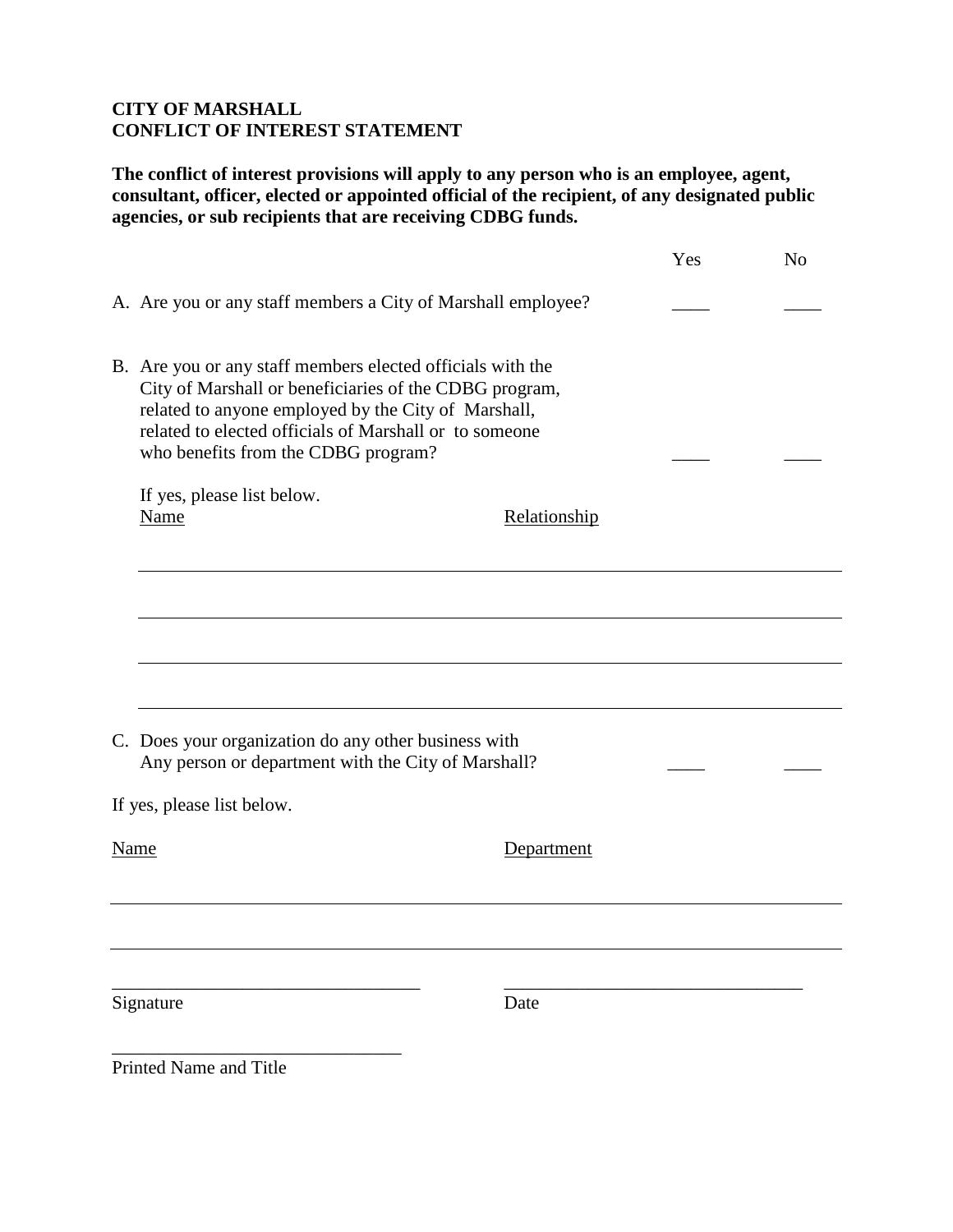### **CITY OF MARSHALL ANTI-LOBBYING STATEMENT**

**The anti-lobbying provisions will apply to any person who is an employee, agent, consultant, officer, elected or appointed official of the sub recipient that is receiving CDBG funds.**

Applicant certifies that:

- 1. No Federal funds have been paid or will be paid, by or on behalf of the applicant agency, to any person for influencing or attempting to influence an officer or employee of the awarding of any Federal, state or municipal contract, the making of any Federal or municipal grant, the making of any Federal or municipal loan, the entering into of any cooperative agreement, and the extension, continuation, renewal, amendment or modification of any Federal, state or municipal contract, grant, loan or cooperative agreement.
- 2. If any funds other than Federal funds have been paid or will be paid to any person for influencing or attempting to influence an officer or employee of any Federal or municipal agency/department, Member of Congress, an officer or employee of Congress, an employee of a Member of Congress, Mayor, City Council member, or employee of the Mayor or a City Council member in connection with this application, contract, grant, loan or cooperative agreement, it will complete and submit Standard Form-LLL, "Disclosure Form to Report Lobbying," in accordance with its instructions; and
- 3. It will require that the language of paragraph 1 and 2 of this anti-lobbying certification be included in the award documents for all subcontractor awards at all tiers.

\_\_\_\_\_\_\_\_\_\_\_\_\_\_\_\_\_\_\_\_\_\_\_\_\_\_\_\_\_\_\_\_\_ \_\_\_\_\_\_\_\_\_\_\_\_\_\_\_\_\_\_\_\_\_\_\_\_\_\_\_\_\_

Signature Date

\_\_\_\_\_\_\_\_\_\_\_\_\_\_\_\_\_\_\_\_\_\_\_\_\_\_\_\_\_\_\_\_\_ Printed Name and Title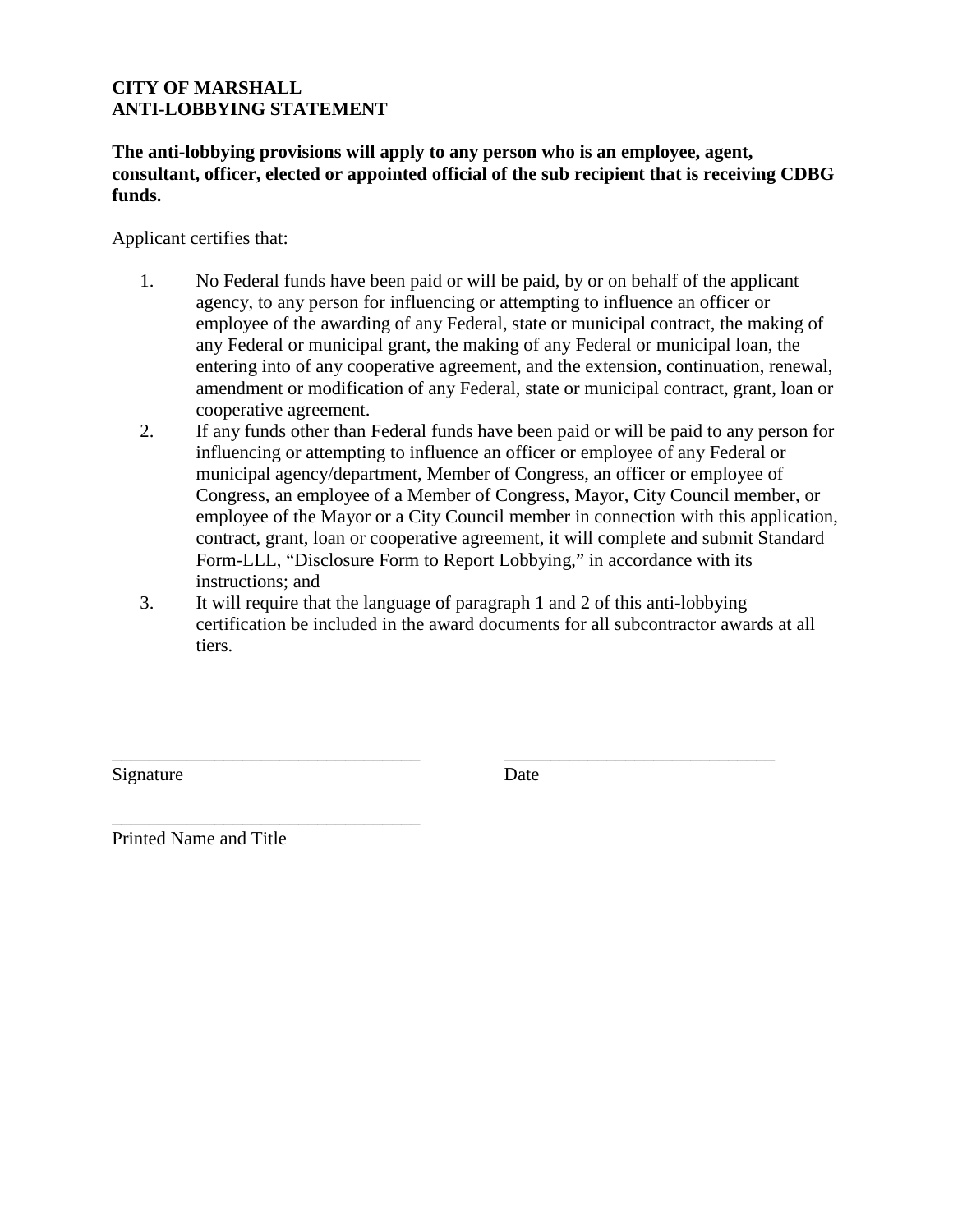### **CITY OF MARSHALL SECTION 3 STATEMENTS**

1. The Sub recipient agrees to comply with Section 3 of the Housing and Urban Development Act of 1968, as amended, the regulations set forth in 24 C.F.R. Part 135, and all applicable rules and orders. Sub recipient understands that compliance shall be a condition of the federal assistance provided under this Agreement and binding upon the Grantee, the Sub recipient and any sub-Sub recipients. Failure to comply with these requirements shall subject the Grantee, the Sub recipient and any sub-Sub recipients, their successors and assigns, to those sanctions specified by the Agreement through which federal assistance is provided, and as set out in 24 C.F.R. Part 135, Subpart O. The Sub recipient agrees that no contractual or other disability exists which would prevent compliance with these requirements. The Sub recipient shall include the following language in all subcontracts executed under this Agreement:

"The work to be performed under this contract is a project assisted under a program providing direct federal financial assistance from HUD and is subject to the requirements of Section 3 of the Housing and Urban Development Act of 1968, as amended, 12 U.S.C. 1701. Section 3 requires that, to the greatest extent feasible, opportunities for training and employment be given to lower income residents of the project area and contracts for work in connection with the project be awarded to business concerns which are located in, or owned in substantial part, by persons residing in the areas of the project."

- 2. The Sub recipient shall send to each labor organization or representative of workers with which it has a collective bargaining agreement or other contract or understanding, if any, a notice advising said labor organization or worker's representative of its commitments under this Section 3 clause and shall post copies of the notice in conspicuous places available to employees and applicants for employment or training.
- 3. The Sub recipient shall include this Section 3 clause in every subcontract and will take appropriate action pursuant to the subcontract upon a finding that the sub-Sub recipient is in violation of regulations issued by the Grantee. The Sub recipient will not subcontract with any sub-Sub recipient where it has notice or knowledge that the latter has been found in violation of regulations under 24 C.F.R. Part 135 and will not let any subcontract unless the sub-Sub recipient has first provided it with preliminary statement of ability to comply with the requirements of these regulations.

\_\_\_\_\_\_\_\_\_\_\_\_\_\_\_\_\_\_\_\_\_\_\_\_\_\_\_\_\_\_\_\_\_\_\_ \_\_\_\_\_\_\_\_\_\_\_\_\_\_\_\_\_\_\_\_\_\_\_\_\_\_\_\_

Signature Date

Printed Name and Title

\_\_\_\_\_\_\_\_\_\_\_\_\_\_\_\_\_\_\_\_\_\_\_\_\_\_\_\_\_\_\_\_\_